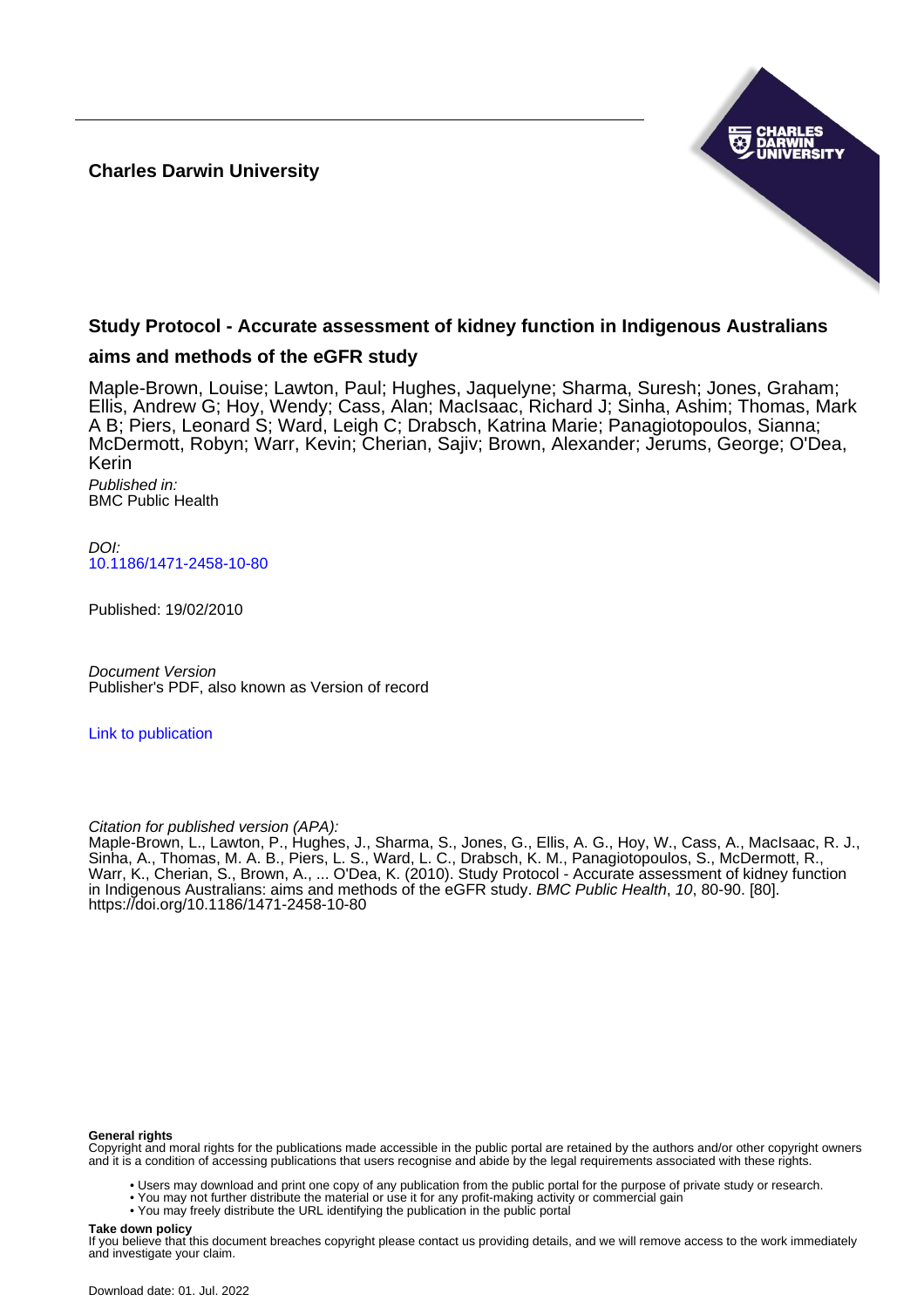# **STUDY PROTOCOL** And the state of the state of the state of the state of the state of the state of the state of the state of the state of the state of the state of the state of the state of the state of the state of the st



# Study Protocol - Accurate assessment of kidney function in Indigenous Australians: aims and methods of the eGFR Study

Louise J Maple-Brown<sup>1,2\*</sup>, Paul D Lawton<sup>2</sup>, Jaquelyne T Hughes<sup>1</sup>, Suresh K Sharma<sup>1</sup>, Graham RD Jones<sup>3</sup> , Andrew G Ellis<sup>4</sup>, Wendy Hoy<sup>5</sup>, Alan Cass<sup>6</sup>, Richard J MacIsaac<sup>7</sup>, Ashim K Sinha<sup>8</sup>, Mark AB Thomas<sup>9</sup> , Leonard S Piers<sup>10</sup>, Leigh C Ward<sup>11</sup>, Katrina Drabsch<sup>1</sup>, Sianna Panagiotopoulos<sup>7</sup>, Robyn McDermott<sup>12</sup>, Kevin Warr<sup>s</sup> , Sajiv Cherian<sup>13</sup>, Alex Brown<sup>14</sup>, George Jerums<sup>7</sup>, Kerin O'Dea<sup>12</sup>

## Abstract

**Background:** There is an overwhelming burden of cardiovascular disease, type 2 diabetes and chronic kidney disease among Indigenous Australians. In this high risk population, it is vital that we are able to measure accurately kidney function. Glomerular filtration rate is the best overall marker of kidney function. However, differences in body build and body composition between Indigenous and non-Indigenous Australians suggest that creatininebased estimates of glomerular filtration rate derived for European populations may not be appropriate for Indigenous Australians. The burden of kidney disease is borne disproportionately by Indigenous Australians in central and northern Australia, and there is significant heterogeneity in body build and composition within and amongst these groups. This heterogeneity might differentially affect the accuracy of estimation of glomerular filtration rate between different Indigenous groups. By assessing kidney function in Indigenous Australians from Northern Queensland, Northern Territory and Western Australia, we aim to determine a validated and practical measure of glomerular filtration rate suitable for use in all Indigenous Australians.

Methods/Design: A cross-sectional study of Indigenous Australian adults (target  $n = 600$ , 50% male) across 4 sites: Top End, Northern Territory; Central Australia; Far North Queensland and Western Australia. The reference measure of glomerular filtration rate was the plasma disappearance rate of iohexol over 4 hours. We will compare the accuracy of the following glomerular filtration rate measures with the reference measure: Modification of Diet in Renal Disease 4-variable formula, Chronic Kidney Disease Epidemiology Collaboration equation, Cockcroft-Gault formula and cystatin C- derived estimates. Detailed assessment of body build and composition was performed using anthropometric measurements, skinfold thicknesses, bioelectrical impedance and a sub-study used dualenergy X-ray absorptiometry. A questionnaire was performed for socio-economic status and medical history.

Discussion: We have successfully managed several operational challenges within this multi-centre complex clinical research project performed across remote North, Western and Central Australia. It seems unlikely that a single correction factor (similar to that for African-Americans) to the equation for estimated glomerular filtration rate will prove appropriate or practical for Indigenous Australians. However, it may be that a modification of the equation in Indigenous Australians would be to include a measure of fat-free mass.

\* Correspondence: [louise.maple-brown@menzies.edu.au](mailto:louise.maple-brown@menzies.edu.au)

<sup>&</sup>lt;sup>1</sup>Menzies School of Health Research, Institute of Advanced Studies, Charles Darwin University, Darwin, Australia



© 2010 Maple-Brown et al; licensee BioMed Central Ltd. This is an Open Access article distributed under the terms of the Creative Commons Attribution License [\(http://creativecommons.org/licenses/by/2.0](http://creativecommons.org/licenses/by/2.0)), which permits unrestricted use, distribution, and reproduction in any medium, provided the original work is properly cited.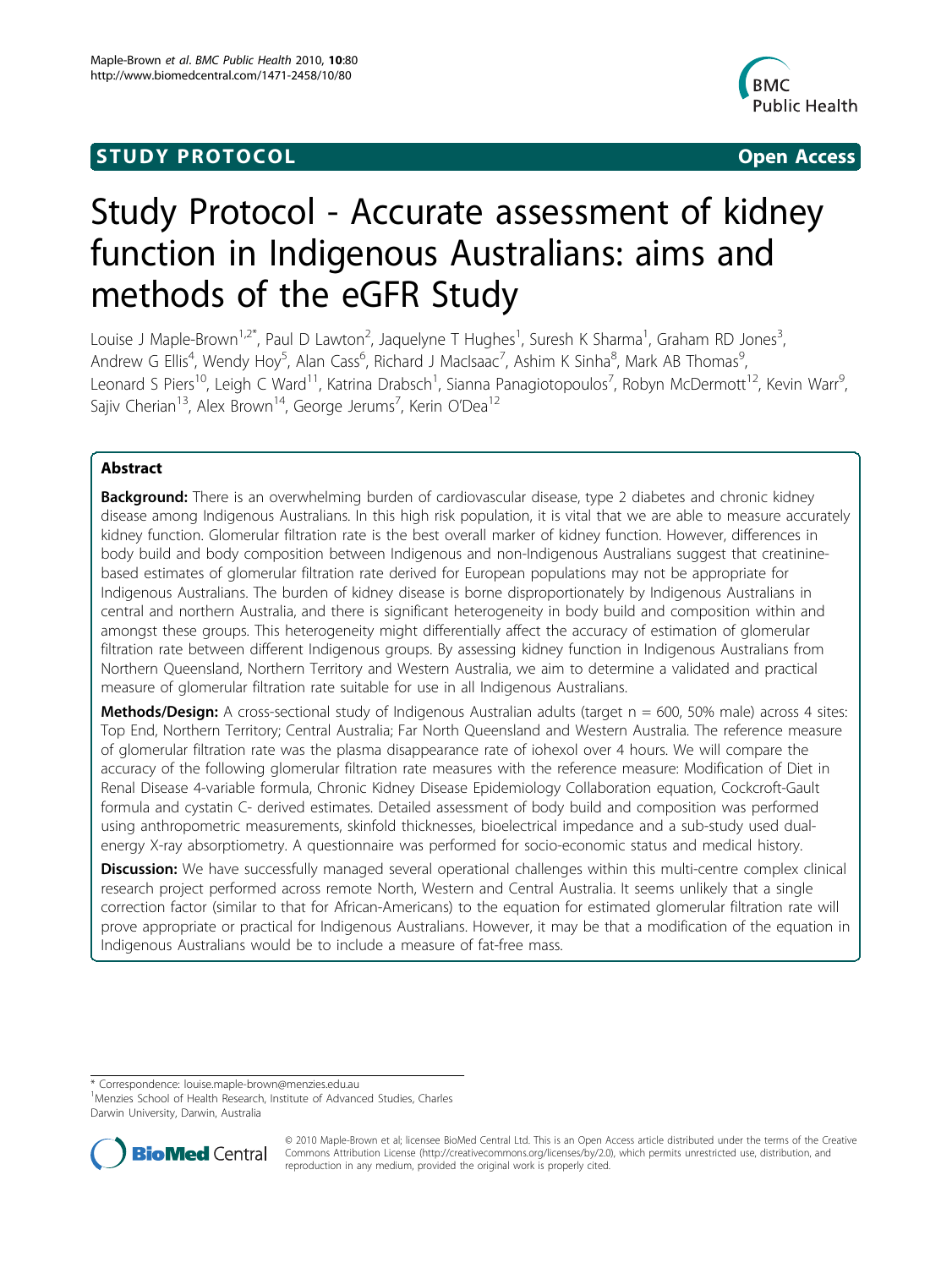#### Background

Indigenous Australians have rates of cardiovascular disease (CVD) mortality some 7-10 times higher than non-Indigenous Australians aged 25-64 years, a prevalence of diabetes some 10 times higher (age 20-50 years), new cases of end stage kidney disease (ESKD) 10-15 times higher and life expectancy 15-20 years shorter [[1](#page-10-0)-[3\]](#page-10-0). Type 2 diabetes is common amongst Indigenous Australians with ESKD: 77% of Indigenous Australians with new ESKD in 2007 compared to 33% of non-Indigenous Australians have Type 2 diabetes as a comorbidity [\[4](#page-10-0)]. Rates of ESKD in Indigenous Australians are disproportionately highest in those in central and northern Australia [[5\]](#page-10-0). This group of people is widely dispersed and heterogenous: they live in urban, regional and remote settings and have wide variation in diet, body habitus, genetic admixture and socioeconomic background [[6-8](#page-10-0)].

With the serious burden of ESKD in Indigenous Australians it is essential to be able to assess accurately renal function in these populations. Glomerular filtration rate (GFR) is the best overall marker of renal function in people with healthy or diseased kidneys [[9\]](#page-10-0) and is an independent predictor of renal and cardiovascular events [[10,11](#page-10-0)]. At present there are no validated methods for estimating GFR in Indigenous Australians [[12,13\]](#page-10-0). Differences in body build and body composition between Indigenous and non-Indigenous Australians suggest that creatinine-based estimates of GFR (eGFR) derived for European populations may not be appropriate for Indigenous Australians, as muscle mass is a key determinant of serum creatinine levels. Compared to Australians of European background, Indigenous Australians from remote central and northern Australia have more fat for a given weight or BMI [\[7](#page-10-0)].

It is increasingly recognised that current creatininebased formulae used to estimate GFR might not be generalisable across all clinical presentations [[14,15\]](#page-10-0). They also lack validation in ethnic populations apart from Caucasians and African Americans [[12,14\]](#page-10-0). The Modification of Diet in Renal Disease 4-variable formula (MDRD) was derived from a study population with impaired renal function; and thus is less accurate within a "healthy range" GFR. To address this issue a revised equation (Chronic Kidney Disease Epidemiology Collaboration, CKD-EPI) has been described [[16\]](#page-11-0).

An alternate approach is to use a different analyte from creatinine to estimate renal function and develop GFR prediction equations. Serum cystatin C has been proposed as a simple, reliable and accurate marker of GFR when compared to creatinine-based methods [[17,18\]](#page-11-0). Although there is some evidence to suggest that cystatin C levels might be influenced by extra-renal factors, numerous studies have suggested that cystatin C levels or GFR estimates based on cystatin C levels alone are more accurate indices of renal function than creatinine-based methods [[19\]](#page-11-0). However, at this time cystatin C assays are not routinely available, they are considerably more expensive than creatinine assays and are not yet fully standardised. Thus for the immediate future, optimisation of creatinine-based methods remains important.

The aim of the present study is to evaluate and improve if necessary the accuracy and precision of eGFR estimates in Indigenous Australians, taking into account the heterogeneity in body build and body composition across different populations. The study's hypotheses are: (i) that differences in body build and body composition between Indigenous and non-Indigenous Australians will affect the validity of creatinine-based estimated measures of GFR (using existing predictive equations) and that accuracy of estimates of GFR will vary across different Indigenous population groups; and (ii) that a more accurate assessment of GFR will be obtained by a formula involving serum creatinine and percent fat free mass (obtained by a simple, validated bioimpedance measurement) or by using an alternative biochemical measure such as cystatin C. It is anticipated that this will be of use in both Indigenous and non-Indigenous Australians of variable body builds, particularly at GFR>60 ml/min/1.73 m<sup>2</sup>.

#### Methods/Design

#### Setting & location

Participants were recruited from 4 geographical regions: Top End (of Northern Territory, Australia), Central Australia, Far North Queensland and Western Australia. These regions were chosen as resident Indigenous Australians bear a disproportionately larger burden of ESKD than those from other regions of Australia. Within these four regions, the following Aboriginal Medical Services or health facilities were recruitment centres: Top End - Royal Darwin Hospital, Danila Dilba Health Services (Darwin), Bagot Community Health Centre (Darwin), Wurli Wurlinjang (Katherine), Ngalkunbuy Health Service (Miwatj Health Aboriginal Corporation, Galiwinku), Katherine District Hospital, Gove (Nhulunbuy) District Hospital; Central Australia - Alice Springs Hospital, Tennant Creek Hospital, Central Australian Aboriginal Congress, Anyinginyi Health Aboriginal Corporation (Tennant Creek), Amooguna Health Centre, Titjikala Health Centre; Western Australia - Bega Garnbirringu Health Service Aboriginal Corporation (Kalgoorlie), Kimberley Aboriginal Medical Services; Far North Queensland - Wuchopperen Health Service (Cairns), Thursday Island Hospital, Cairns Base Hospital Diabetes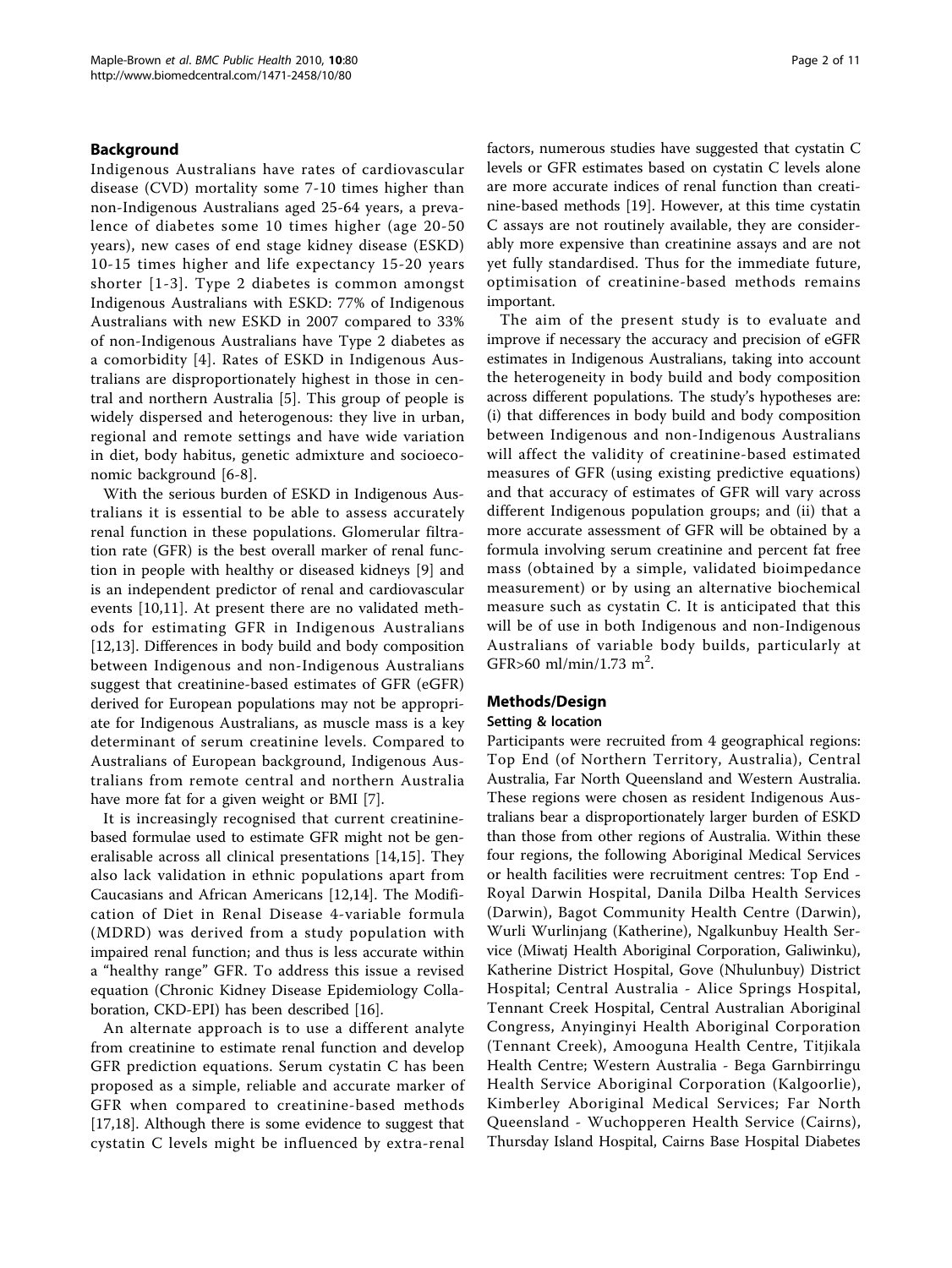Centre, Meriba Dhoeynidhay Yabu Torres Strait & Northern Penninsula Area Community Council.

#### Participants and recruitment

Participants were Indigenous Australians (target n = 600 with equal numbers of males and females) aged 16 years and above, from urban, rural and remote regions of Northern and Central Australia across the following 5 strata:

- (i) "healthy" group: nil diabetes, hypertension, chronic kidney disease (CKD), albuminuria;
- (ii) participants with diabetes or albuminuria & eGFR (MDRD-4) >90 ml/min/1.73 m<sup>2</sup>;
- (iii) eGFR 60-90 ml/min/1.73 m<sup>2</sup>;
- (iv) eGFR 30-59 ml/min/1.73 m<sup>2</sup>;
- (v) eGFR <15-29 ml/min/1.73 m<sup>2</sup>.

Indigenous Australians fulfilled the definition of 'Aboriginal and/or Torres Strait Islander' according to the standard method used in National Census data collection: "1) is of Aboriginal and/or Torres Strait Islander descent; 2) identifies as an Australian Aboriginal and/or Torres Strait Islander; and 3) is accepted as such by the community in which he or she lives or has lived".

Exclusion criteria were: participants with rapidly changing kidney function, participants receiving dialysis, women who were pregnant or breastfeeding and people with a history of allergy or adverse reaction to iodinebased contrast media.

Participants with CKD and/or diabetes were recruited from participating Aboriginal Medical Services and the nephrology, endocrinology and outreach kidney disease clinics associated with Royal Darwin Hospital, Alice Springs Hospital, Cairns Base Hospital and the Royal Perth Hospital. The identification and recruitment of the "healthy" group was through community networks, staff members of health services, word-of-mouth, self referral and family members of participants.

#### Funding

Major funding was provided by the National Health and Medical Research Council of Australia (NHMRC, project grant #545202). Prior to award of this grant, pilot funding was received from: Kidney Health Australia, the Colonial Foundation of Australia and Menzies School of Health Research. Additional funding for equipment was received from Rebecca L Cooper Medical Research Grant.

#### Ethics

The study was approved by the joint Menzies School of Health Research - Northern Territory Department of Health and Community Services Human Research Ethics

Committee. The project was considered and approved by both the Aboriginal sub-committee, which has absolute right of veto, and by the main committee. The study was also approved by the following Human Research Ethics Committees: Central Australian Human Research Ethics Committee, Western Australian Aboriginal Health Information and Ethics Committee, Royal Perth Hospital Ethics Committee and Cairns and Hinterland Health Services District Human Research Ethics Committee.

#### Staff

Six people were employed on contracts over the course of the study. Of these, four were Indigenous and two were non-Indigenous. Additional people were employed on a casual basis during visits to discrete communities; these community members acted as local facilitators. One post-graduate research student (who is Indigenous) also participated in the study and was substantially involved in data collection, whilst also making a significant contribution to study profile and media relations. The majority of staff members had prior health qualifications and experience: three were Aboriginal Health Workers, two were registered nurses and the post-graduate research student was a specialist nephrologist. The staff member without a health qualification completed a venipuncture certification course.

#### Consent

Potential participants were provided with written information about the study, face-to-face discussion with a staff member, and given an opportunity to ask questions. If required, an interpreter was employed to explain all information relating to the study. Those who indicated that they wished to participate were then asked to complete and sign a consent form. Consent was obtained using the NHMRC Guidelines for Ethical Conduct in Aboriginal and Torres Strait Islander Health Research. All participants were informed that their participation was voluntary and that they could refuse or withdraw from participating and need give no reasons nor justification for their decision and that it would not affect their medical care. A parent or guardian was asked to sign the form as well if the participant was under 18 years old. Participants were asked to give separate consent for various elements of the study, including: iohexol injection and blood and urine samples; body measurements, body composition tests, blood pressure and questionnaire; and collecting further information from their medical records. They were also asked whether they wanted a report sent to their primary health care provider and whether their blood and urine samples could be stored at Menzies School of Health Research for 5 years and used for future studies related to diabetes and kidney disease.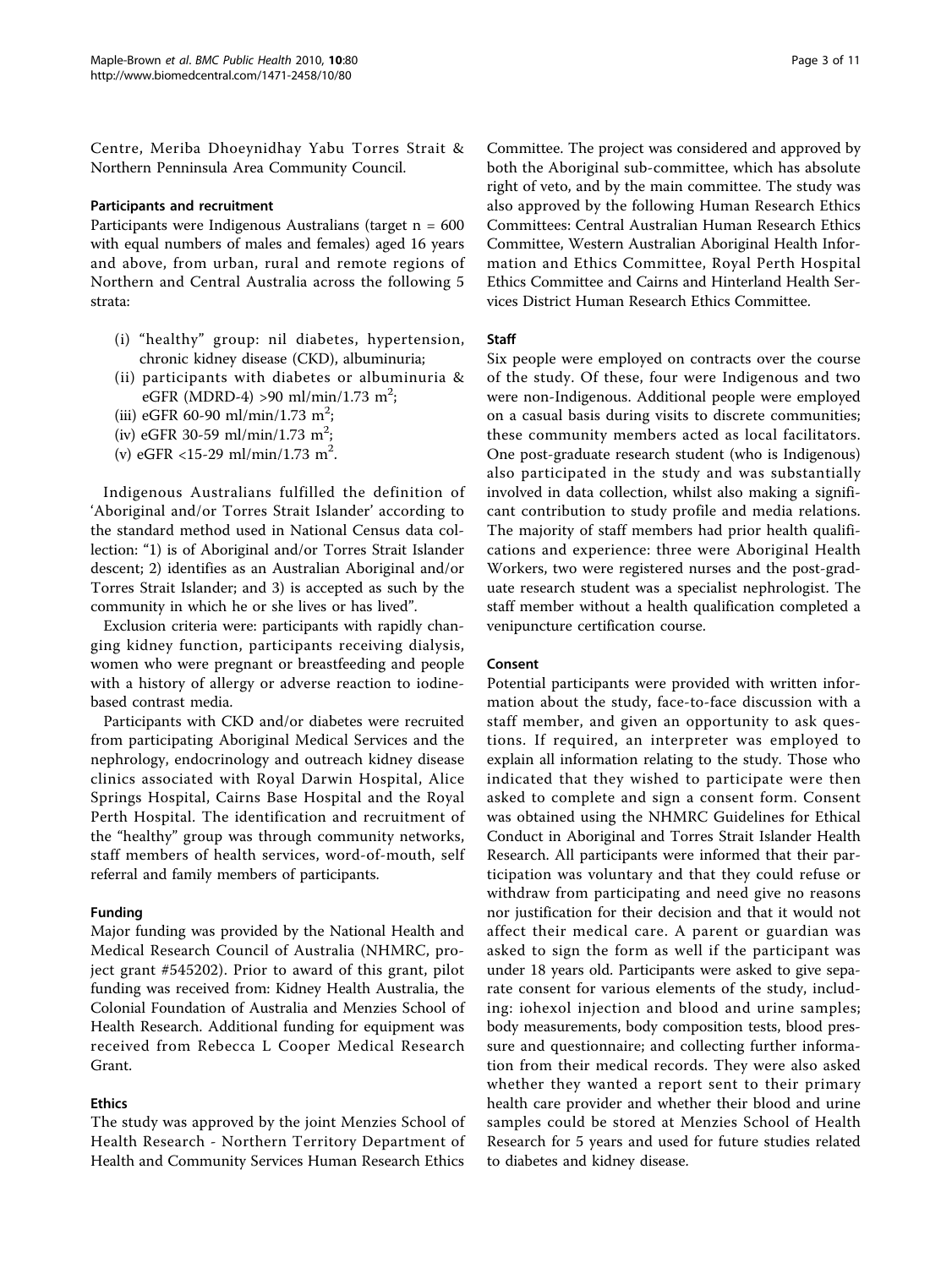#### Examination protocol

Following confirmation of contact details and eligibility and after obtaining informed consent, performance of the reference measure of GFR and a health examination was undertaken. This examination included: collection of blood and urine samples; clinical and anthropometric measurements; and the administration of questionnaires. The performance of the reference measurement of GFR required a minimum of 4 hours for participants, during which time participants were given a healthy meal and health promotion information. Details of the examination protocol:

(i) Reference measure of GFR: determined by measuring the renal clearance of non-isotopic iohexol. Iohexol was injected (5.445 ml, 300 mg/ml "Omnipaque") into an antecubital vein (or forearm/hand vein if unable to use antecubital vein) and flushed with 10 ml of normal saline. The volume of iohexol includes the prime volume (0.445 ml) in the tubing of the butterfly cannula used to inject the iohexol. Extravasation was assessed by clinical inspection and palpation of the injection site. If there was any evidence of extravasation then the study was suspended and the participant invited to return in 3-7 days for assessment. Using the contralateral arm, venous blood samples (5 ml) were collected for measurement of iohexol at 120, 180 and 240 min post injection. Participants were closely supervised for possible adverse reactions - whilst also receiving culturally appropriate education about chronic kidney disease, diabetes and/or healthy lifestyle.

Slope-intercept GFR was calculated from the formula:

Slope-intercept GFR (mL/min) =  $k \times$  Iohexol dose  $(\mu g)/C0$  ( $\mu g/mL$ ) where k is the slope of the semilog plot of plasma Iohexol concentration versus time (plotted using 3 points, refer above), and C0 is the calculated Iohexol concentration at time zero (intercept). This value was multiplied by 1.73 and divided by the body surface area (BSA, calculated from the equation BSA = 0.20247  $\times$  height (metres)<sup>0.725</sup>  $\times$  weight (kg)<sup>0.425</sup> [[20\]](#page-11-0). The BSA-slope intercept GFR value (mL/min/1.73 m<sup>2</sup>) was corrected by the Brochner-Mortensen correction factor = (0.990778  $\times$  GFR) - (0.001218  $\times$  GFR<sup>2</sup>) [[21\]](#page-11-0) providing a reference GFR value  $(mL/min/1.73 m<sup>2</sup>)$ .

(ii) Blood and urine measures:

a. Serum creatinine measurements: performed both locally and at a central laboratory (The Department of Laboratory Medicine, Austin Health).

b. Estimates of GFR/creatinine clearance (where  $S_{cr}$  is serum creatinine concentration in  $\mu$ mol/L, age in years, weight in kg, eGFR in mL/min/1.73  $\overline{m}^2$ ):

i. The adjusted MDRD-4 variable formula (for creatinine measurements traceable to the IDMS method and reported in μmol/L)

eGFR = 175 ×  $[(S_{cr} \times 0.0113)^{-1.154}] \times (age)^{-0.203}$  ×  $(0.742$  if female)  $\times$  (1.212 if African-American) [[22\]](#page-11-0). The above African-American "correction factor" was not used for Indigenous Australians.

ii. The CKD-EPI formula [\[16\]](#page-11-0):

GFR = 141  $\times$  min(Scr  $\times$  0.0113/k, 1)<sup> $\alpha$ </sup>  $\times$  max(Scr  $\times$ 0.0113/k, 1)<sup>-1.209</sup>  $\times$  0.993<sup>Age</sup>  $\times$  1.018 [if female]  $\times$  1.159 [if black], where Scr is serum creatinine, k is 0.7 for females and 0.9 for males,  $\alpha$  is -0.329 for females and -0.411 for males, min indicates the minimum of Scr/k or 1, and max indicates the maximum of Scr/k or 1. As the correction factor "if black" applies to African-Americans this was not used for Indigenous Australians.

iii. The Cockcroft-Gault (C-G) formula: [[23\]](#page-11-0)

Creatinine Clearance  $(mL/min) = \{ [140 - age] \times$ weight/ $[S_{cr} \times 0.814]$  × (0.85 if female) \*also calculated using ideal body weight (IBW) according to Therapeutic Guidelines protocol when the patient is obese (BMI>30  $kg/m<sup>2</sup>$ ). IBW = 50 kg + 0.9 kg/each cm over 152 cm (-4.5 kg if female).

> c. Cystatin C: non-fasting blood sample for measurement of cystatin C levels collected on the morning of iohexol clearance measurements. d. Bloods (non-fasting) were taken with the 120 minute venous sample for iohexol: HbA1c, UEC, lipids (total and HDL cholesterol), high sensitivity c-reactive protein were performed as standard clinical care and analysed by local care providers. Although a fasting blood sample would be preferable for assessment of lipids and creatinine it was not practical in the setting of a renal or diabetes clinic. We therefore assessed non-fasting total and HDL cholesterol and instructed participants not to consume meat on the day of the examination prior to measurement of serum creatinine. A subset of participants was asked when they last ate a meal containing meat. The light meal provided by study staff to participants was given after the blood sample for creatinine was taken. Additional serum (8 ml) was collected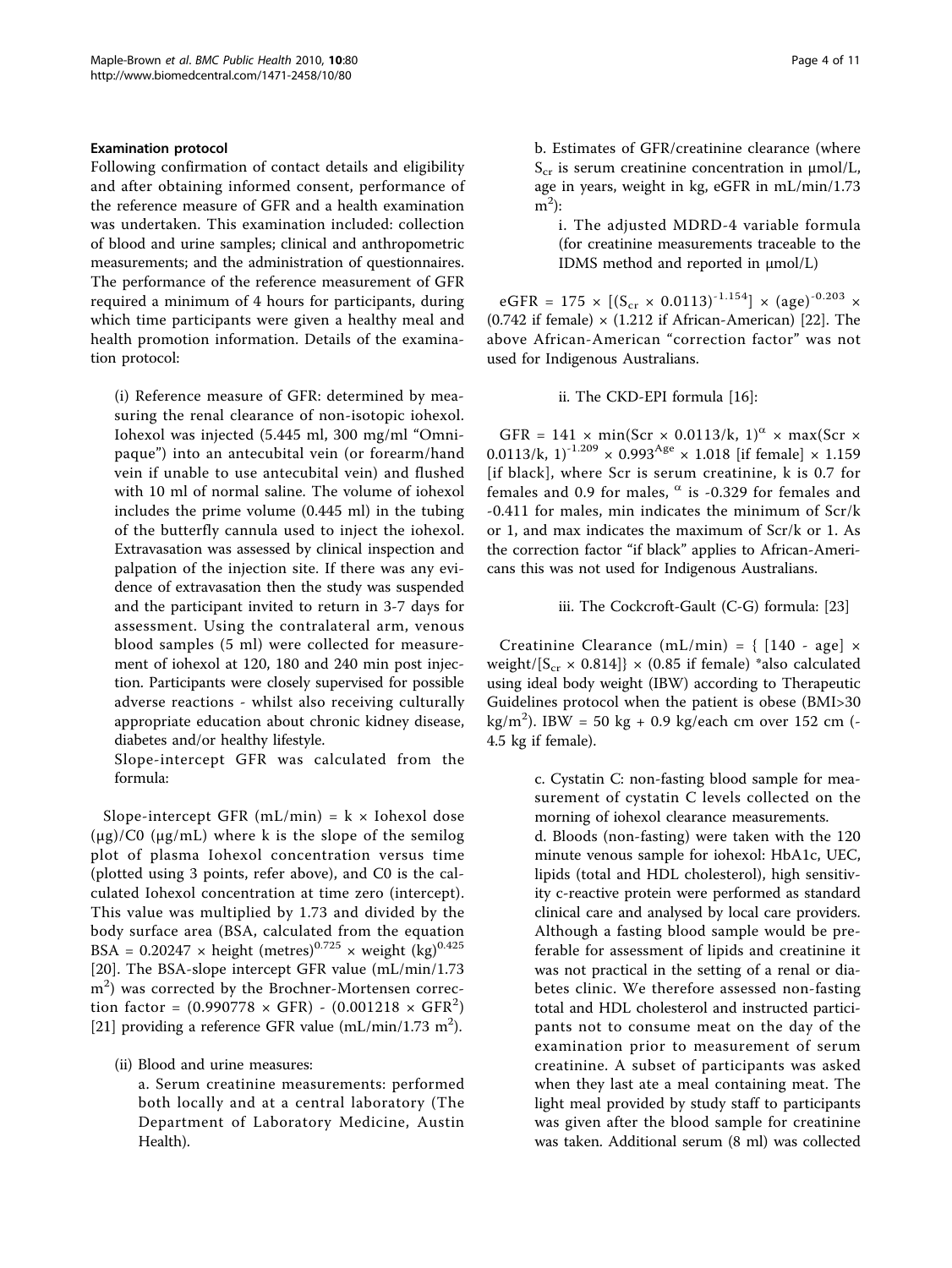at 120 minutes for cystatin C, inflammatory markers and a stored sample.

e. Urine: sample collected for microscopy and culture and determination of the albumin to creatinine ratio (ACR), performed as standard clinical care and analysed by local care providers. Urine cotinine was measured for quantitative assessment of cigarette smoking (recent nicotine consumption).

(iii) Clinical and anthropometric measures:

a. Blood pressure was measured three times after the participant had been seated quietly for at least 5 minutes. A Welch Allyn Spot Vital Signs monitor (Welch Allyn Medical Products, Skaneateles Falls, USA) was used to measure systolic and diastolic pressure, with three minutes between readings. The pulse rate was recorded with each reading.

b. Height was measured to the nearest 0.1 cm using a wall-mounted stadiometer [[24](#page-11-0)]. Participants were shoeless and wore light clothing. They were instructed to stand facing forward with weight distributed evenly on both feet, with heels together and against the wall and arms hanging loosely by their sides. The participant's head was positioned so that the Frankfort Plane was horizontal. The participant was then instructed to keep his or her eyes focused on a point straight ahead, breathe in deeply, and stretch to his or her fullest height, with heels still on the ground. The measuring plate was then lowered onto the scalp until it rested firmly on the top of the head and a reading to the nearest 0.1 cm was obtained and recorded. Following the measurement of weight (as described below), a second height measurement was obtained and recorded, again to the nearest 0.1 cm. If the two height measurements differed by more than 0.5 cm, a third measurement was taken and recorded.

c. Weight in kilograms was measured using a Seca digital portable scale (Model 767 and 841, Seca Deutschland, Hamburg, Germany). Participants were asked to remove shoes, heavy garments, heavy jewellery, belts, loose change, keys, mobile phones, and other items from pockets. With the scales at zero, participants were asked to stand on the centre of the base with feet together, arms hanging loosely at the sides and the head facing forward. Weight was recorded to the nearest 0.1 kilogram. Two separate measurements of weight were recorded and if the first two differed at all then a third measurement of weight was taken and recorded.

d. Waist and hip circumference were measured in centimetres using a 2-metre non-stretch flexible steel tape (Model W606PM Lufkin, Texas, USA). Following removal of outer clothing, tightfitting garments, belts and heavy items from pockets, participants were asked to stand comfortably erect in a relaxed manner, breathing normally, with weight balanced evenly on both feet, feet about 25-30 cm apart, and arms folded across the chest. Waist and hip measurements were taken alternately, with a minimum of two measurements for each. All measurements were taken and recorded to the nearest 0.1 centimetre. If the first two measurements of either waist or hip circumference differed by more than 1.0 cm, then a third measurement was taken for waist or hip, as relevant. Waist measurements were taken directly on the participant's skin. Hip measurements were taken over the participant's clothing, unless it was too tight or too baggy, in which case the participant was asked to remove it. The waist was defined as the midway point between the iliac crest and the costal margin. These two landmarks were identified and marked using a felt tip pen, and the distance between them measured, with the midpoint marked. Once the tape was around the participant's body at the appropriate height and the tape was horizontal, the participant was asked to breathe out gently. The measurement was taken at the end of a normal

expiration, with the tape pulled snug but not compressing the underlying soft tissue. If landmarks were unable to be identified (in the occasional very obese participant), waist measurements were omitted. The hip circumference was defined as the widest circumference over the buttocks and below the iliac crest. The hip circumference was measured at several positions (starting with the widest part of the buttocks when viewed from the side) and the widest circumference recorded. Fatty aprons were not included in the measurement of the hips. The measurement was taken with the tape in a horizontal position, and the tape was pulled to allow it to maintain its position without causing

e. Skinfold thickness assessment was performed using Holtain calipers (Holtain Ltd, Crosswell, Pembrokeshire, United Kingdom) at 4 sites bilaterally: peripheral (biceps, triceps) and central (subscapular, suprailiac) [[25](#page-11-0)]. Bilateral skinfold measurements were performed in all participants to ensure a site availability of longitudinal follow up in the event of an arterio-venous fistula

indentation.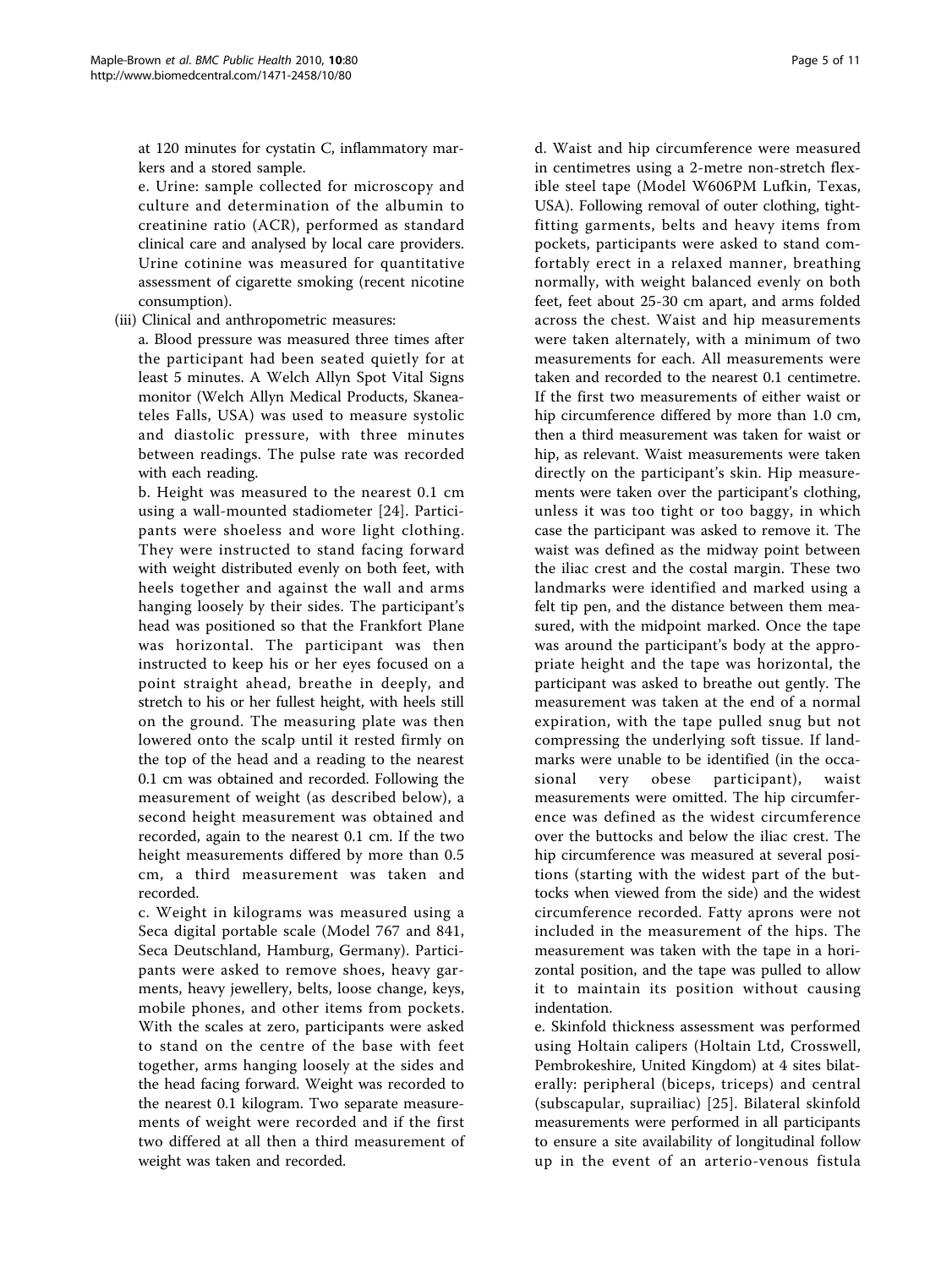insertion in CKD participants. The skinfold site was marked using a felt-tip pen and each site was identified as follows: biceps, anterior surface of the biceps midway between the acromial process and the elbow (antecubital fossa); triceps, posterior surface of triceps at midpoint from the acromial process (the most lateral and superior aspect of the acromial head) to the olecranon; subscapular, 2.5 cm infero-medially along a 45 degree line from inferior angle of the scapula; suprailiac, 2.5 cm supero-medially along a 45 degree line from where the medial border of the iliac crest tips in to the pelvis. The skin fold was then firmly grasped by the thumb and index finger, using the pads at the tip of the thumb and finger, and the skin fold gently pulled away from the body. The caliper was placed perpendicular to the fold, on the site marked, dialled up, at approximately 1 cm below the finger and thumb. While maintaining the grasp of the skin fold, the caliper was released so that full tension was placed on the skin fold. The dial was read to the nearest 0.20 mm, 2 seconds after the grip was fully released. Three measurements were taken at each site were possible.

(iv) Whole body and segmental bioelectrical impedance measurements (BIA) were performed at a single frequency (50 kHz) using a four-terminal impedance plethysmograph (Model DF50, ImpediMed, Brisbane). At study sites where a multi-frequency bioimpedance spectroscopy instrument (BIS, Model SFB7, ImpediMed, Brisbane) was available, this was used. BIS technology allowed prediction of body fluid volumes (intra- and extracellular water as well as total body water) at the theoretically optimal frequencies, providing precision and accuracy not achievable using the simpler BIA device that operates at a single compromise frequency [\[26](#page-11-0)]. Prediction of body fluid volumes is particularly important in this study population at all stages of CKD - from hyperfiltration with "normal" renal function to ESKD (excluding dialysis). It is also worthy to note that BIS provides measures of both intra-and extracellular water spaces and since muscle mass is strongly related to intracellular water space this will provide the opportunity to assess whether predictive power can be increased by inclusion of this variable in GFR formulae.

BIA/BIS was not performed if a participant had an indwelling electrical device (such as cardiac pacemaker). Participants were asked to void (empty bladder) prior to the assessment. Assessment was performed after 5 minutes rest in the supine position with limbs abducted away from the trunk, ensuring that thighs were not touching. Eight electrodes (electrocardiograph-style gel electrodes) were placed on bilateral dorsal surfaces of hands and feet (two electrodes on each hand and foot); after the surface was cleansed with an alcohol wipe. At the wrist, the proximal electrode was placed in the midline of the ulnar styloid process and the distal electrode was placed 5 cm distal to the proximal electrode. At the ankle, the proximal electrode was placed at the midpoint between the medial and lateral malleoli and the distal electrode was placed 5 cm distal to the proximal electrode. Whole body and segmental impedance measurements were according to previously described methods [\[27\]](#page-11-0).

(v) DXA Sub-study: Further assessment of body composition by dual-energy X-ray absorptiometry (DXA) assessment of total body fat mass, lean mass, bone mineral content and bone density was performed according to standard techniques in sites where this imaging technique was available: Darwin, Perth and Torres Strait. DXA is a reference method for assessing body composition but impedance methods, particularly inexpensive single frequency BIA, are much more practical in remote locations (where DXA is indeed not possible/available). Hence, the aim of the sub-study comparing DXA and BIA was to see if BIA is a reasonable substitute for DXA, thereby enabling body composition assessment in remote communities. In the present study all participants had body composition measured by BIA or BIS and anthropometry, and a subset (Darwin, Perth and Torres Strait) also had DXA measurements. The DXA data will be used to validate the impedance data.

(vi) Questionnaires:

a. Medical history & medications - self report and from medical records (where available) including assessment of cigarette smoking: current status, past history and self-reported quantity.

b. Assessment of socio-economic status and related personal details by brief questionnaire: usual place of residence, first language, language spoken at home, ethnicity of grandparents, income source, ever worked, education level, number of bedrooms and occupants in house, housing tenure and landlord type.

Feedback to participants was provided at the end of the examination. Brief intervention regarding diet, physical activity and health behaviours in particular smoking, was provided. Participants with unexpected abnormal results were referred immediately to the appropriate health care provider. In addition, written results were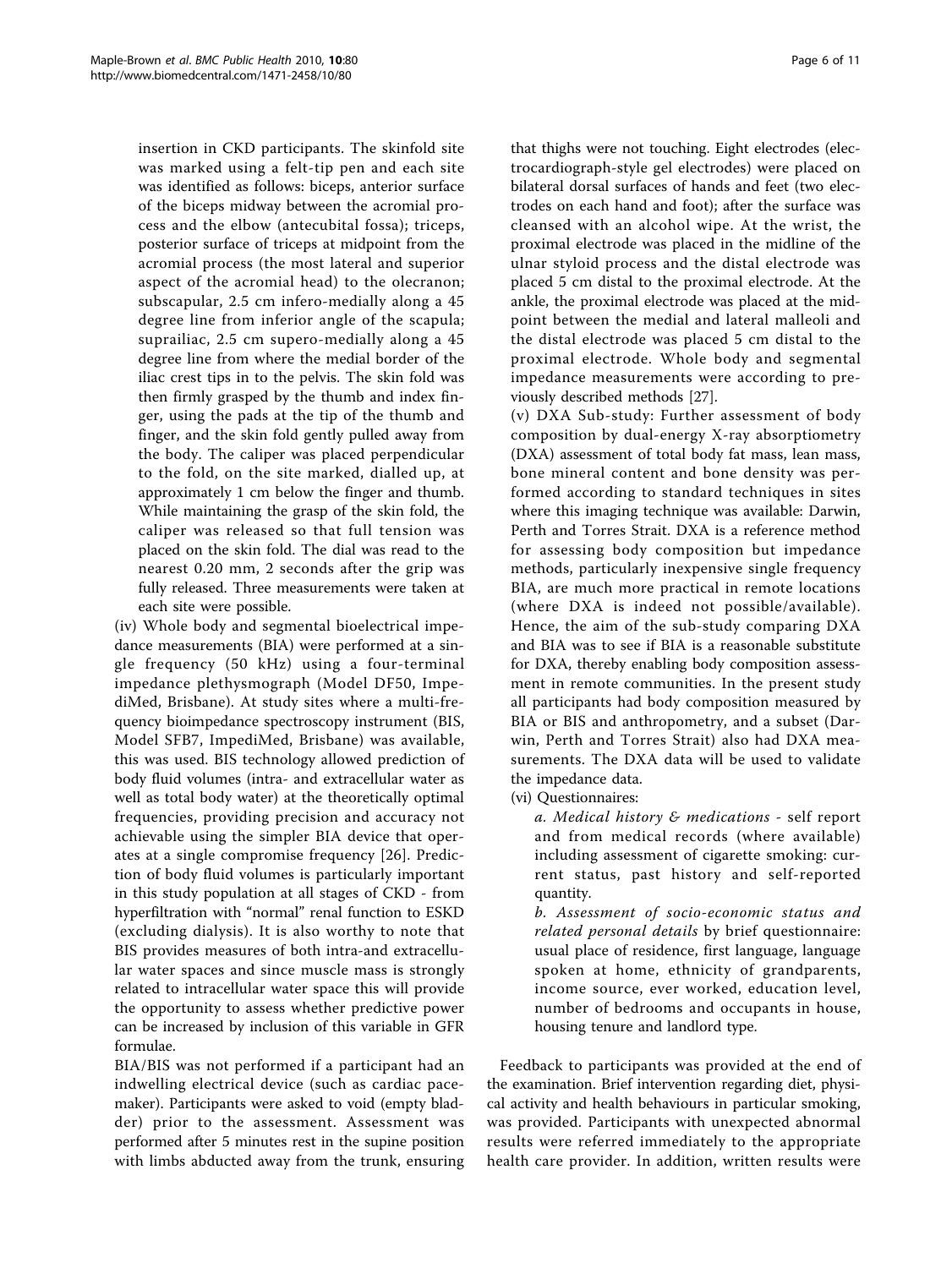provided in a plain language and culturally appropriate manner to individual participants and to their nominated primary health care provider. Whenever possible, participants with abnormal results were first contacted by telephone or in person. The results packet was then mailed or hand-delivered, as appropriate. A \$50 gift voucher to a local store was provided to participants with their results as a gift of appreciation for their participation in the study. Participants were not informed of this gift prior to their participation in the study and it was not used as an incentive to recruit participants to the study. The gift was agreed upon by study investigators after it was suggested by several key organisations in our community consultation: Kimberley Aboriginal Medical Services Council and Wuchopperen Health Service. Permission to give the gift was approved by all relevant Human Research Ethics Committees.

#### Laboratory methods

Collected blood samples were centrifuged for 10 min at 3000 revolutions per min (RPM) within 4 hours of collection. If unable to be centrifuged immediately, blood was stored in a cool environment (fridge or esky) until centrifugation occurred. Following centrifugation, samples were transported on ice to be stored at -80 degree freezer. For samples collected in remote locations, storage for transportation was either on dry ice or in liquid nitrogen ("Biological Shipper", CryoPak Series, Taylor-Wharton, AL, USA). Samples collected on Thursday Island, Queensland were stored at -30 degree for 2-14 days prior to transportation on dry ice to a -80 degree freezer in Cairns.

Serum creatinine and other metabolite assays were performed at each centre as part of standard clinical care. The creatinine assay at each centre was confirmed to have claimed traceability to the Isotope Dilution Mass Spectrometry (IDMS) reference method. The method and instrument used for measurement of each biochemical measure performed at each site are outlined in Table [1.](#page-8-0)

In addition, serum creatinine will be measured in all samples at Austin Health, using the kinetic Jaffe method and the Roche enzymatic method on a Beckman-Coulter DxC 800 analyser (Fullerton, CA, USA). Beckman-Coulter claims traceability for its Jaffe methods to the IDMS reference method as it does for the Roche enzymatic method. The Roche enzymatic method has been used as a reference method for the revision of the MDRD formula for IDMS aligned assays [[28](#page-11-0)] and has undergone local independent validation [[29\]](#page-11-0). Creatinine will be measured by both the Jaffe and enzymatic methods as many laboratories in Australia measure creatinine with a Jaffe method. This approach will allow for a calibration and standardization of the Jaffe methods against the enzymatic method and assessment of variability caused by the use of different routine methods. Cystatin C will be measured using an automated particle-enhancing immunonephelometric assay on a BN II instrument (Dade Behring, Marburg, Germany). The intra- and interassay CVs for cystatin C were 2.58 and 3.95%, respectively, at a concentration of 1.54 mg/l. Cystatin C measures will be transformed to a GFR equivalent using the formua Cys-GFR =  $(86.7/cyst$ atin C -4.2). This Cys-GFR method has been validated as an accurate marker of renal function across a wide-range of GFR values using isotopic GFR measurements (plasma dissapearance of  $99$  <sup>m</sup>Tc-DTPA) as the reference method [\[18,30](#page-11-0)].

Iohexol was measured by Austin Health, Melbourne using a validated HPLC assay modified from Niculescu-Duvaz et al [\[31](#page-11-0)]. Plasma samples were extracted using a solution of 5% perchloric acid containing internal standard (sodium diatrizoate). Chromatographic separation was achieved using a Microsorb MV C18 5 μ column (Varian Australia) and detection at 244 nm. Analyte concentrations were calculated by comparison to multipoint linear standard curves derived from plasma samples spiked to contain between 3.125 and 800 μg/mL Iohexol (reference material, US Pharmacopoeia). The lower limit of quantitation was 3.125 μg/mL. Intra- and inter-assay performance was assessed using donor plasma spiked with low (20 μg/mL), medium (100 μg/ mL) and high (400 μg/mL) concentrations of Iohexol. Precision studies showed a Coefficient of Variation of 1.0% or less, and inaccuracy  $\pm$  4.5% or less.

Samples were stored for analysis at a later date for: adiponectin and urine cotinine. For participants of the DXA sub-study, samples have been stored for analysis of 25-hydoxy Vitamin D and parathyroid hormone and bone turnover markers.

#### Data handling and statistical methods

At the time of baseline assessment, data was collected on paper forms and then entered into a Microsoft Access database. Data from each site is stored securely at Menzies School of Health Research. All statistical analysis will be performed using the latest available release of Stata software (Stata Corporation, College Station, TX). The predictive performance of formulae methods to estimate GFR will be compared to the reference GFR in terms of precision, bias and accuracy according to the methods of Bland-Altman [[32](#page-11-0)]. The percentage of estimated GFR within 30% of measured GFR will also be determined. If required, new prediction equations will be developed in a "training sample", with their veracity then being tested in a "validation" sample. This will be achieved by randomly dividing the study population into two subgroups, balanced across the five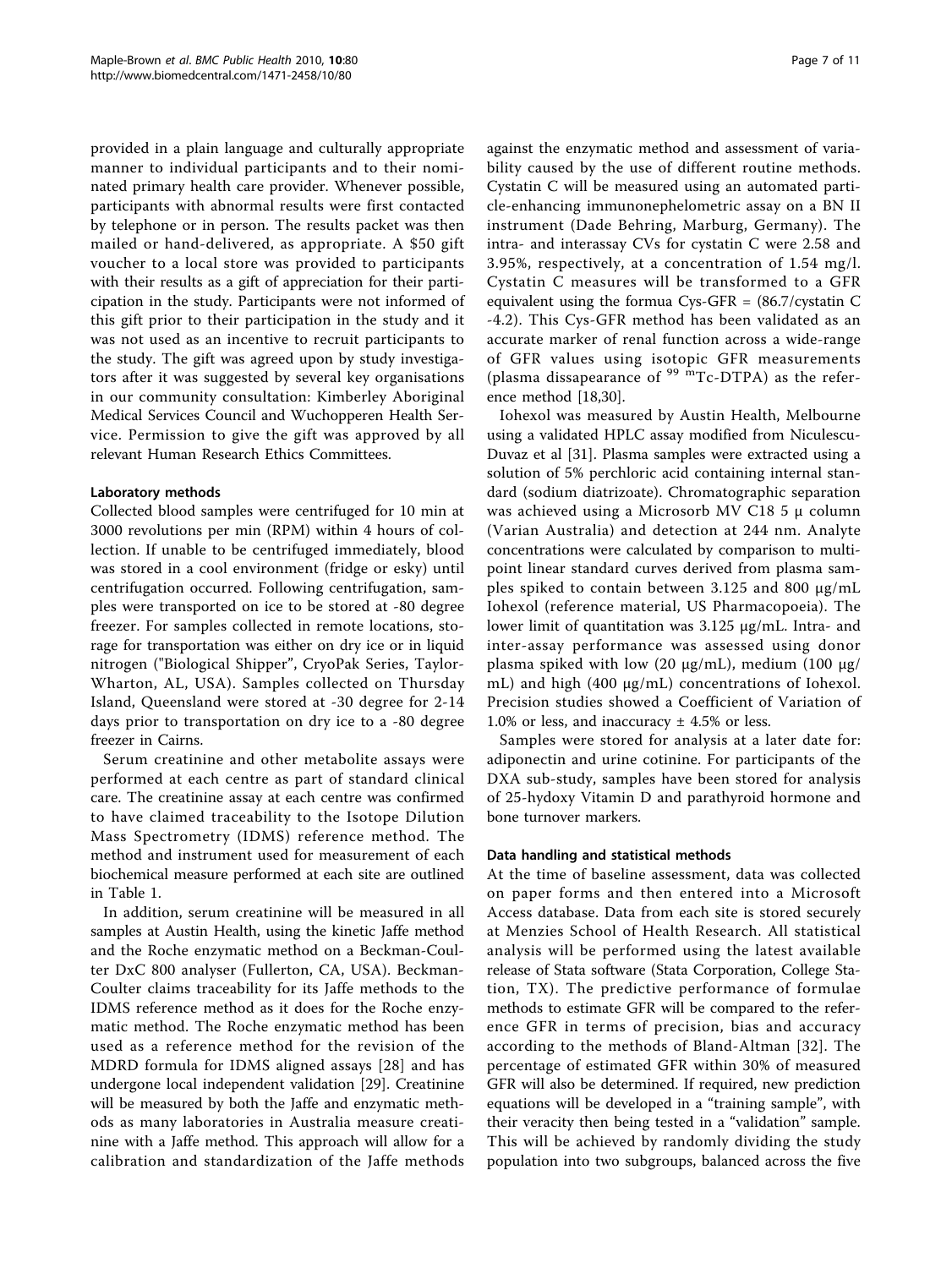<span id="page-8-0"></span>

|                     |                                                              | Table 1 Analysis of blood and urine samples   |                                          |                                                                                        |                                                                 |                                   |                                     |                                                   |                                                   |
|---------------------|--------------------------------------------------------------|-----------------------------------------------|------------------------------------------|----------------------------------------------------------------------------------------|-----------------------------------------------------------------|-----------------------------------|-------------------------------------|---------------------------------------------------|---------------------------------------------------|
|                     |                                                              |                                               |                                          | Instrument used at each Analysis site (with method specified for creatinine and HbA1c) |                                                                 |                                   |                                     |                                                   |                                                   |
| Test                | Hospital (& Gove,<br>Royal Darwin<br>Katherine<br>Hospitals) | Westerns Pathology<br>Darwin (&<br>Katherine) | Westerns Pathology<br>Alice Springs      | Tennant Creek<br>Alice Springs<br>Hospital (&<br>Hospital)                             | Cairns Base<br>Hospital                                         | Royal Perth<br>Hospital           | PathWest, Perth                     | Kalgoorlie<br>PathWest,                           | Kununurra<br>PathWest,<br>Broome/                 |
| creatinine<br>Serum | Enzymatic, Ortho-<br>Diagnostics,<br>Fusion 5.1<br>Clinical  | Compensated Jaffe,<br>Roche, Integra 800      | Compensated Jaffe,<br>Roche, Integra 400 | Enzymatic, Ortho<br>Diagnostics,<br>Fusion 5.1<br>Clinical                             | Beckman-Coulter<br>Modified Jaffe<br>reaction.<br><b>DXc600</b> | Jaffe, Abbott,<br>Architect       | Jaffe, Abbott,<br>Architect         | Diagnostics, V250<br>Enzymatic, Ortho<br>Clinical | Diagnostics, V250<br>Enzymatic, Ortho<br>Clinical |
| HbA1c               | Boronate Affinity,<br>Primus                                 | Roche, Integra 800<br>Immunoassay,            | Roche Integra 400<br>Immunoassay,        | mmunoassay,<br><b>Ortho Clinical</b><br>Diagnostics,<br>Fusion 5.1                     | Cation Exchange<br><b>HPLC BioRad</b><br>Variant II, Nu         | Roche Integra 800<br>Immunoassay, | Roche Integra 800<br>mmunoassay,    | Pathwest Perth                                    | Pathwest Perth                                    |
| Lipids              | Ortho-Clinical<br>Diagnostics,<br>Fusion 5.1                 | Roche, Integra 800                            | Roche, Integra 400                       | Ortho Clinical<br>Diagnostics,<br>$-$ usion 5.1                                        | Beckman-Coulter Abbott, Architect<br><b>DXc600</b>              |                                   | Abbott, Architect                   | Diagnostics, V250<br>Ortho Clinical               | Diagnostics, V250<br>Ortho Clinical               |
| H <sub>S</sub> -CRP | Normal CRP only                                              | Beckman Immage<br>(Perth)                     | Beckman Immage<br>(Perth)                | Normal only                                                                            | NA (routine CRP<br>only)                                        | Siemens, BNII                     | Royal Perth<br>Hospital             | Royal Perth<br>Hospital                           | Royal Perth<br><b>Hospital</b>                    |
| Full blood<br>count | Beckman-Coulter                                              | Beckman-Coulter<br>HmX                        | Beckman-Coulter<br><b>MaxM</b>           | Beckman-Coulter<br>Hmx or LH500                                                        | Sysmex XE5000                                                   | Abbott, Cell Dyne<br>Saphire      | Beckman-Coulter<br>LH <sub>75</sub> | Beckman Coulter<br>LH500                          | Beckman Coulter<br><b>H500</b>                    |
| ests                | Liver function Ortho-Clinical<br>Diagnostics,<br>Fusion 5.1  | Roche, Integra 800                            | Roche, Integra 400                       | Ortho Clinical<br>Diagnostics,<br>-usion 5.1                                           | Beckman-Coulter<br>DXc600                                       | Abbott, Architect                 | Abbott, Architect                   | Diagnostics, V250<br>Ortho Clinical               | Diagnostics, V250<br>Ortho Clinical               |
| creatinine<br>Urine | Ortho-Clinical<br>Diagnostics,<br>Fusion 5.1                 | Roche, Integra 800                            | Roche Integra 800<br>(Perth)             | Ortho Clinical<br>Diagnostics,<br>-usion 5.1                                           | Beckman-Coulter Abbott, Architect<br><b>DXc600</b>              |                                   | Roche Integra 800                   | Pathwest Perth                                    | Pathwest Perth                                    |
| albumin<br>Urine    | Ortho-Clinical<br>Diagnostics,<br>Fusion 5.1                 | Roche, Integra 800                            | Roche Integra 800<br>(Perth)             | Ortho Clinical<br>Diagnostics,<br>Fusion 5.1                                           | Beckman-Coulter Abbott, Architect<br>DXc600                     |                                   | Roche Integra 800 Pathwest Perth    |                                                   | Pathwest Perth                                    |

| ï<br>ı<br>I<br>I                |
|---------------------------------|
| l                               |
| Ï<br>l<br>ı<br>ļ<br>ı<br>l<br>I |
| i<br>i                          |
| i<br>٠<br>Ï<br>١                |
|                                 |
| Í                               |
| ۷<br>ı                          |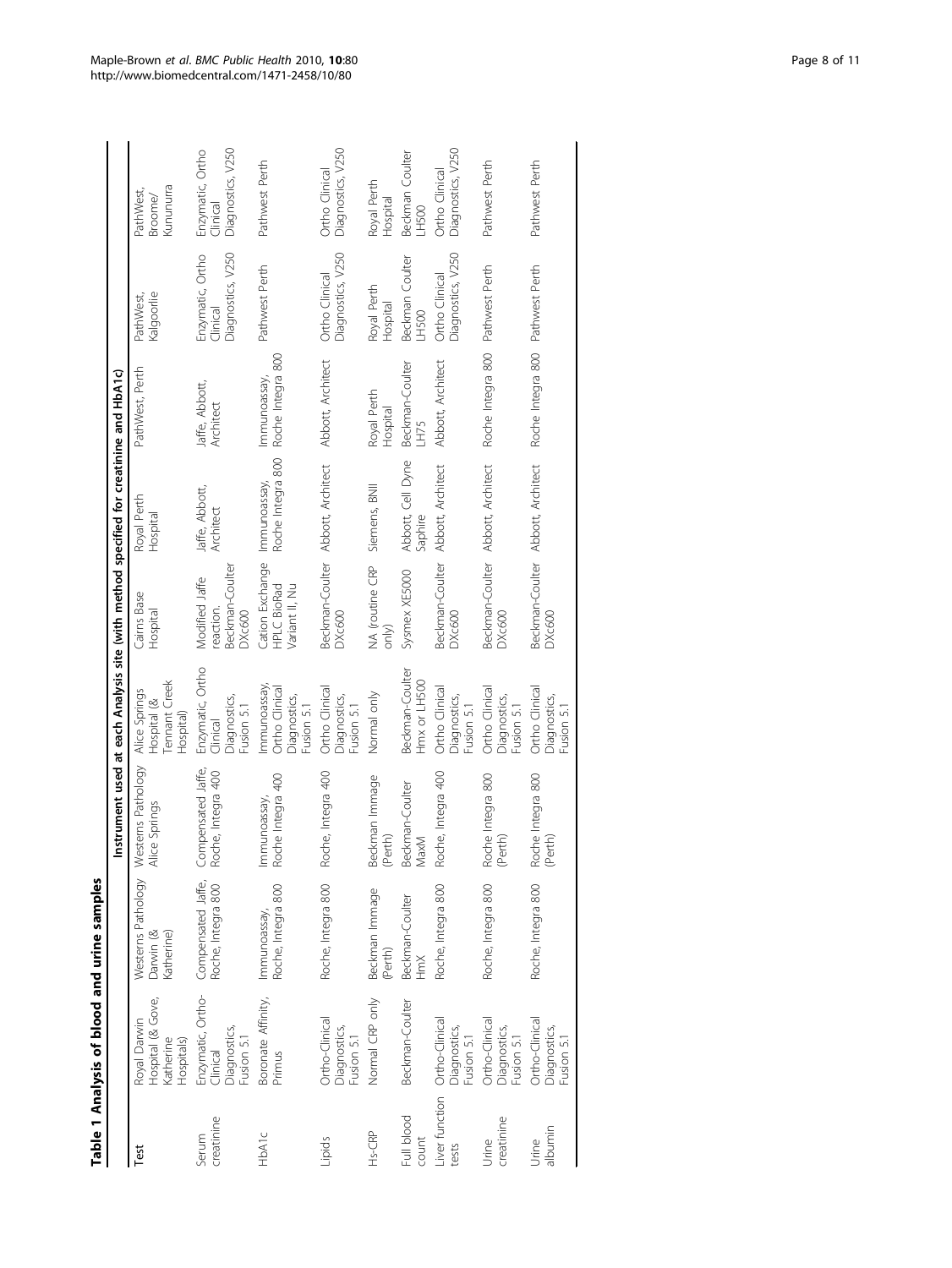strata. Sample size was determined using the methods of Bland-Altman [[32](#page-11-0),[33](#page-11-0)] so that the limits of 95% confidence intervals for the mean were equal to pre-specified acceptability limits (a 10% difference in GFR was considered to be acceptable). Sample size was calculated at 600 Indigenous participants across 4 sites (approximately 150 at each site), with considerable heterogeneity in body builds and composition expected both within and between sites. Regression equations will be derived using a similar approach to that used to develop the original MDRD equations [[34\]](#page-11-0). In addition, for the body composition substudy (DXA vs. BIA), we will be able to detect a difference  $\geq$  2% in fat free mass (FFM) estimated by the two methods, with a power >90% based on a sample size of 300, alpha =  $0.05$  and a CV of 10% in FFM.

Detailed analysis of demographic, clinical, biochemical and socioeconomic factors associated with CKD will involve cross-sectional analysis of the associations between these factors and current GFR. After determining univariate associations between variables, established risk factors and variables with  $p < 0.2$  on univariate analysis will be selected for entry into logistic regression models using the backwards selection method, the outcome variable being current GFR/CKD stage. The degree of coupling of GFR and albuminuria will be determined in participants with type 2 diabetes (after accounting for the use of inhibitors of the renin-angiotensin system). We have recently shown that there is a relatively high prevalence of non-albuminuric renal insufficiency in non-Indigenous participants with type 2 diabetes [\[35](#page-11-0)] and preliminary evidence suggests that the prevalence of non-albuminuric renal insufficiency is lower in Indigenous than non-Indigenous diabetic Australians [[36\]](#page-11-0).

### **Discussion**

This study was designed with respect to what is practical and achievable in very remote regions of Northern, Western and Central Australia. The choice of reference measure of GFR was limited by our remote setting and the available time of participants. Nuclear medicine facilities are not available in the vast majority of sites where this project was conducted. Study investigators agreed that 4-hour plasma disappearance of iohexol was the most appropriate reference measure of GFR for the remote setting. The benefits of this reference measure are that it is practical, safe, stable and reproducible [[37,38\]](#page-11-0). In addition, several investigators had experience with use of this measure in the non-Indigenous urban setting (Melbourne) with accurate comparison to 99 mTc-DTPA in participants with diabetes [[39](#page-11-0)]. Based on previous experience of investigators in Indigenous health research, we agreed that a reference measure that required more than 4 hours of participants time would not be practical or achievable.

A potential limitation of our study is the use of Iohexol clearance from serum as the formal GFR measurement as opposed to the use of urinary clearance of iothalamate as the reference method used in the MDRD and CKD-EPI studies [[16,34](#page-11-0)]. Iohexol serum clearance was however used in two studies used in the CKD-EPI validation group [[40,41\]](#page-11-0) however the limitation of 4 hours for the studies has the potential to increase inaccuracy in subjects with reduced GFR [[40](#page-11-0)].

The study has encountered several operational challenges to date that have been successfully managed. The first challenge is the significant labour intensity required to recruit each participant and the associated expenses. The proportion of eligible participants approached by the study team, who subsequently consented to and successfully completed the study, varied by site from approximately 30% in urban centres to up to 70% in some remote communities. We managed this challenge by adapting recruitment sites to those that had a higher success rate of obtaining complete data sets and expanding networks and recruitment sites beyond health service providers, e.g. Aboriginal Hostels Limited (provide temporary and transit accommodation in urban and regional centres).

The second challenge encountered by the eGFR study team was to recruit a diverse sample of participants including people living remotely and with poor access to regular medical services. We managed this challenge by: targeting a range of communities or regions; targeting remote-living individuals whilst they were visiting regional centres (Darwin, Katherine and Nhulunbuy: health and non-health service sites); and selection of participants, stratified by study design, using electronic health record data held by urban and remote health services.

The third challenge was to conduct recruitment in such a way to facilitate complete data collection, in particular complete 4 hour reference GFR measures. We commenced recruitment of participants in association with outpatient renal clinics (urban and regional). In the regional setting other commitments for remote participants within the 4-hour duration of the study resulted in non-completion of the reference GFR measures. Reasons included the need to catch transport home (usually a plane) or logistic constraints such as inclement weather conditions. The study recruitment strategy was subsequently changed so that the eGFR study team travelled to remote communities to perform the study in "batches" of 1-3 weeks duration. This strategy was superior in terms of numbers of participants recruited and proportion of participants with complete 4 hour reference GFR measures.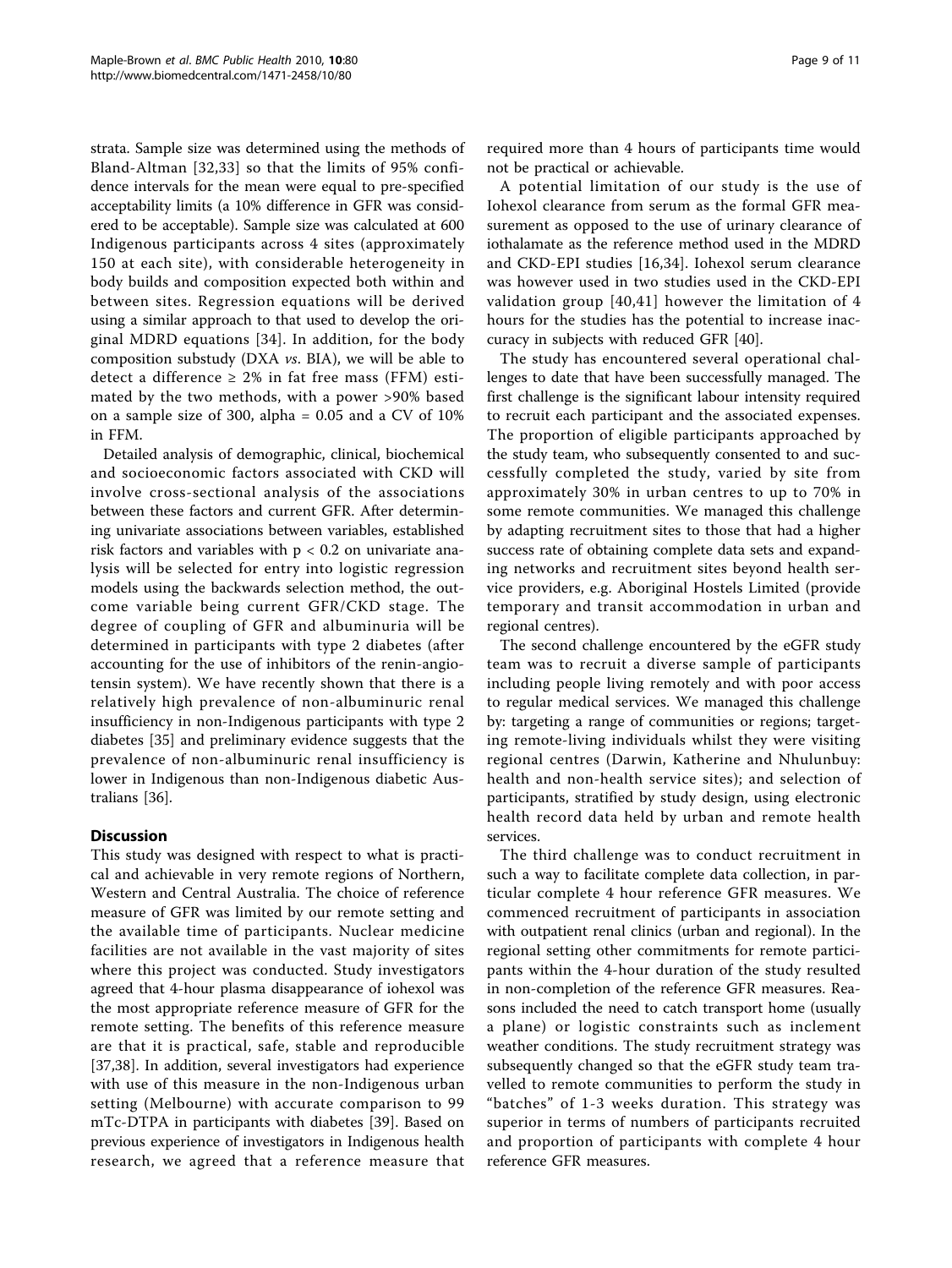<span id="page-10-0"></span>This study should provide evidence for clinical guidelines in a field where evidence is currently lacking: a validated methodology to accurately assess renal function in diverse populations of Indigenous Australians. We expect to determine a validated and practical measure of GFR suitable for use in all Indigenous Australians. This may be cystatin C or eGFR (using MDRD or CKD-EPI formula with/without suitable revision). This measure would enable development of appropriate protocols for investigation and management of CKD and subsequent improvements in clinical practice. We believe that the MDRD- or CKD-EPI derived method (modified as appropriate) is likely to emerge as the cheapest and most widely assessable means of estimating GFR in the immediate future. It seems unlikely that a single correction factor (similar to that for Afro-Americans) is appropriate or practical for Indigenous Australians. However, it may be that a modification of the MDRD or CKD-EPI equation for Indigenous Australians (or for any population) would be to include a measure of fat-free mass. This measure may be obtained by measuring body composition using a simple, portable and inexpensive method such as BIA, once it has been suitably validated against DXA. Thereby this study may improve the utility of eGFR, using a modified MDRD or CKD-EPI formula, across different populations with different body builds and compositions. Our revised formula for eGFR may indeed be of use for assessing kidney function in the broader Australian community, particularly those of variable body builds and/or eGFR>60 ml/min/1.73 m<sup>2</sup>.

#### Acknowledgements

The authors gratefully acknowledge the support of eGFR study participants, study staff, and partner organisations. The eGFR Study was funded by the National Health and Medical Research Council of Australia (NHMRC, Project Grant #545202), with additional support from Kidney Health Australia, Colonial Foundation, Rebecca L Cooper Foundation and SeaSwift, Thursday Island. LMB was supported by NHMRC Program Grant #320860 and the Centre of Clinical Research Excellence in Clinical Science in Diabetes, University of Melbourne. Alan Cass holds a Senior Research Fellowship from the NHMRC. Funding bodies had no role in the study design, in the collection, analysis or interpretation of data, in the writing of the manuscript or the decision to submit the manuscript for publication.

#### Author details

<sup>1</sup>Menzies School of Health Research, Institute of Advanced Studies, Charles Darwin University, Darwin, Australia. <sup>2</sup>Division of Medicine, Royal Darwin Hospital, Darwin, Australia. <sup>3</sup>Chemical Pathology, St Vincent's Hospital, Sydney, Australia. <sup>4</sup>University of Melbourne, Department of Medicine, Austin and Northern Health, Heidelberg, Victoria, Australia. <sup>5</sup>Centre for Chronic Disease, The University of Queensland, Australia. <sup>6</sup>The George Institute for International Health, University of Sydney, Sydney, Australia. <sup>7</sup> Department of Endocrinology, Endocrine Centre Austin Health & University of Melbourne, Heidelberg Repatriation Hospital, Heidelberg West, Victoria, Australia. 8 Endocrine and Diabetes Unit, Cairns Base Hospital, Queensland, Australia. <sup>9</sup>Department of Nephrology, Royal Perth Hospital, Perth, Australia. <sup>10</sup>Centre for Health and Society, School of Population Health, University of Melbourne,<br>Melbourne, Australia. <sup>11</sup>School of Chemistry and Molecular Biosciences, The University of Queensland, Australia. <sup>12</sup>Sansom Institute for Health Research,

UniSA, Adelaide, Australia. <sup>13</sup>Department of Renal Medicine, Alice Springs Hospital, Alice Springs, Australia. <sup>14</sup>Baker IDI Heart and Diabetes Institute, Alice Springs, Australia.

#### Authors' contributions

LMB drove the design of the study protocol for funding and Ethics applications, coordinated data collection and data management, analysed the data and drafted the manuscript. PL, RM, GJe, AS, KOD conceived of the study and participated in its design. SS was the study manager and participated in study design, ethics applications, data collection and data management. JH participated in study design, data collection and data management. GJo, AE, WH, AC participated in study design. MT, KW, CS participated in the design of the study and provided clinical expertise during the design and data collection phases. LP, LW, RMcD, AB participated in study design. All authors were involved in revising the manuscript for important intellectual content and read and approved the final manuscript.

#### Competing interests

Received: 14 January 2010

LCW has consults to Impedimed Ltd. Impedimed Ltd. had no involvement, financial or otherwise, in the conception and execution of this study or in the preparation of the manuscript.

All remaining authors declare that they have no competing interests.

Accepted: 19 February 2010 Published: 19 February 2010

# References

- Zhao Y, Dempsey K: [Causes of inequality in life expectancy](http://www.ncbi.nlm.nih.gov/pubmed/16719745?dopt=Abstract) [between Indigenous and non-Indigenous people in the Northern](http://www.ncbi.nlm.nih.gov/pubmed/16719745?dopt=Abstract) [Territory, 1981-2000: a decomposition analysis.](http://www.ncbi.nlm.nih.gov/pubmed/16719745?dopt=Abstract) Med J Aust 2006, 184:490-494.
- 2. Heart, stroke and vascular disease: Australian facts 2004. Cardiovascular Disease Series, No. 22. Canberra, Australian Institute of Health and Welfare and National Heart Foundation of Australia 2004.
- 3. O'Dea K, Patel M, Kubisch D, Hopper J, Traianedes K: [Obesity, diabetes,](http://www.ncbi.nlm.nih.gov/pubmed/8359092?dopt=Abstract) [and hyperlipidemia in a central Australian aboriginal community with a](http://www.ncbi.nlm.nih.gov/pubmed/8359092?dopt=Abstract) [long history of acculturation.](http://www.ncbi.nlm.nih.gov/pubmed/8359092?dopt=Abstract) Diabetes Care 1993, 16:1004-1010.
- 4. ANZDATA Registry Report: Adelaide, Australia and New Zealand Dialysis and Transplant RegistryMcDonald S, Excell L, Livingston B 2009.
- 5. Cass A, Cunningham J, Wang Z, Hoy W: [Regional variation in the](http://www.ncbi.nlm.nih.gov/pubmed/11476198?dopt=Abstract) [incidence of end-stage renal disease in Indigenous Australians.](http://www.ncbi.nlm.nih.gov/pubmed/11476198?dopt=Abstract) Med J Aust 2001, 175:24-27.
- 6. Rutishauser IH: Body composition in Aboriginal Australians. Asia Pac J Clin Nutr 1995, 4:73-76.
- 7. Piers LS, Rowley KG, Soares MJ, O'Dea K: [Relation of adiposity and body](http://www.ncbi.nlm.nih.gov/pubmed/12879090?dopt=Abstract) [fat distribution to body mass index in Australians of Aboriginal and](http://www.ncbi.nlm.nih.gov/pubmed/12879090?dopt=Abstract) [European ancestry.](http://www.ncbi.nlm.nih.gov/pubmed/12879090?dopt=Abstract) Eur J Clin Nutr 2003, 57:956-963.
- 8. Cass A, Cunningham J, Snelling P, Wang Z, Hoy W: [End-stage renal disease](http://www.ncbi.nlm.nih.gov/pubmed/12148708?dopt=Abstract) [in indigenous Australians: a disease of disadvantage.](http://www.ncbi.nlm.nih.gov/pubmed/12148708?dopt=Abstract) Ethn Dis 2002, 12:373-378.
- 9. K/DOQI clinical practice guidelines for chronic kidney disease: evaluation, classification, and stratification. Am J Kidney Dis 2005, 39: S1-266.
- 10. Ninomiya T, Perkovic V, de Galan BE, Zoungas S, Pillai A, Jardine M, Patel A, Cass A, Neal B, Poulter N, Mogensen CE, Cooper M, Marre M, Williams B, Hamet P, Mancia G, Woodward M, Macmahon S, Chalmers J: [Albuminuria](http://www.ncbi.nlm.nih.gov/pubmed/19443635?dopt=Abstract) [and kidney function independently predict cardiovascular and renal](http://www.ncbi.nlm.nih.gov/pubmed/19443635?dopt=Abstract) [outcomes in diabetes.](http://www.ncbi.nlm.nih.gov/pubmed/19443635?dopt=Abstract) J Am Soc Nephrol 2009, 20:1813-1821.
- 11. Astor BC, Hallan SI, Miller ER, Yeung E, Coresh J: [Glomerular filtration rate,](http://www.ncbi.nlm.nih.gov/pubmed/18385206?dopt=Abstract) [albuminuria, and risk of cardiovascular and all-cause mortality in the US](http://www.ncbi.nlm.nih.gov/pubmed/18385206?dopt=Abstract) [population.](http://www.ncbi.nlm.nih.gov/pubmed/18385206?dopt=Abstract) Am J Epidemiol 2008, 167:1226-1234.
- 12. Mathew TH: [Chronic kidney disease and automatic reporting of](http://www.ncbi.nlm.nih.gov/pubmed/16053416?dopt=Abstract) [estimated glomerular filtration rate: a position statement.](http://www.ncbi.nlm.nih.gov/pubmed/16053416?dopt=Abstract) Med J Aust 2005, 183:138-141.
- 13. Jose MD, Lawton PD: [Chronic kidney disease and automatic reporting of](http://www.ncbi.nlm.nih.gov/pubmed/16398634?dopt=Abstract) [estimated glomerular filtration rate.](http://www.ncbi.nlm.nih.gov/pubmed/16398634?dopt=Abstract) Med J Aust 2006, 184:42.
- 14. Zuo L, Ma YC, Zhou YH, Wang M, Xu GB, Wang HY: [Application of GFR](http://www.ncbi.nlm.nih.gov/pubmed/15754268?dopt=Abstract)[estimating equations in Chinese patients with chronic kidney disease.](http://www.ncbi.nlm.nih.gov/pubmed/15754268?dopt=Abstract) Am J Kidney Dis 2005, 45:463-472.
- Froissart M, Rossert J, Jacquot C, Paillard M, Houillier P: [Predictive](http://www.ncbi.nlm.nih.gov/pubmed/15659562?dopt=Abstract) [Performance of the Modification of Diet in Renal Disease and](http://www.ncbi.nlm.nih.gov/pubmed/15659562?dopt=Abstract)